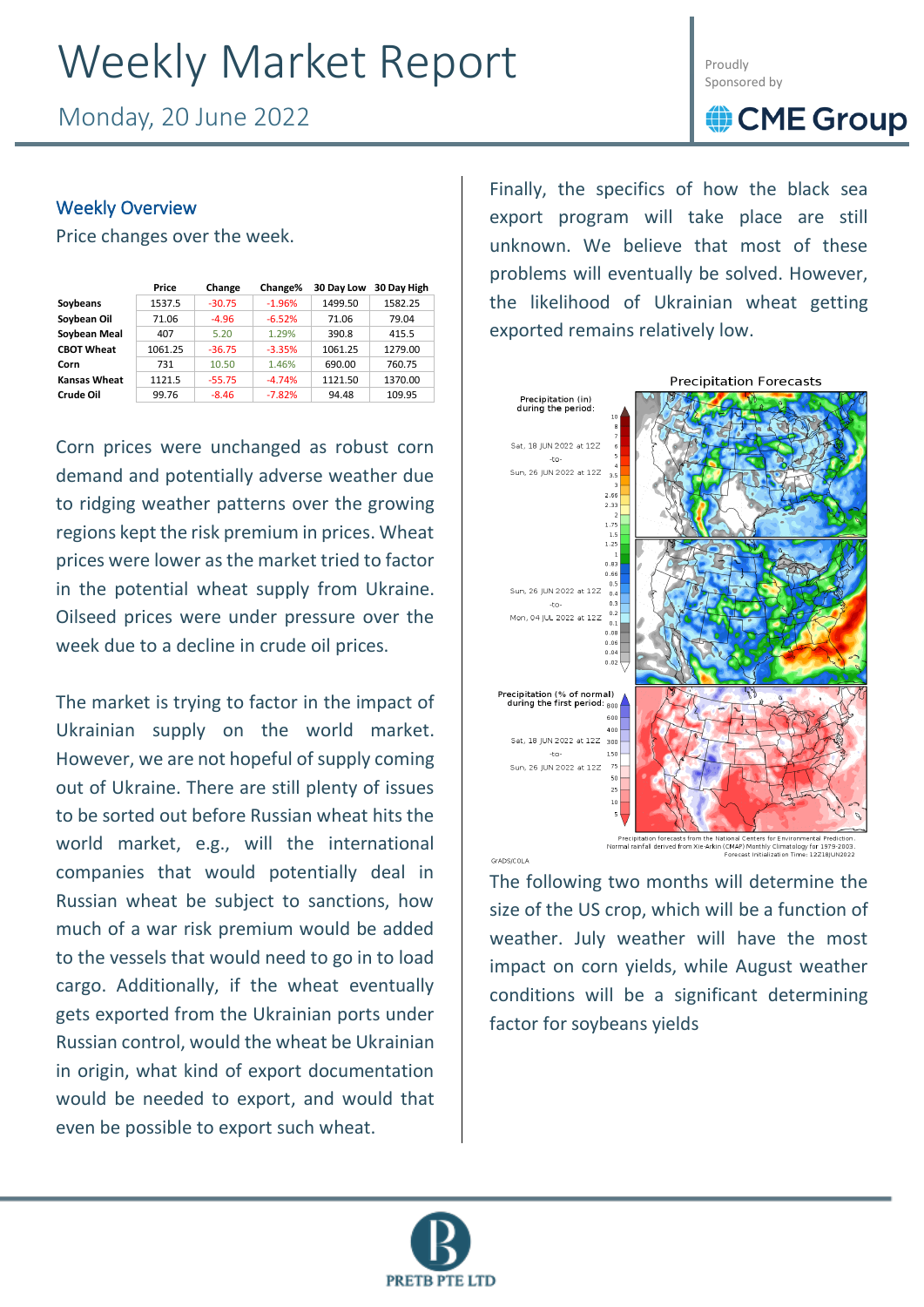Soybeans and corn prices will continue to be a function of weather forecasts in the US, which more significant prices reaction in case of adverse forecasts. Soybean planting is still lagging, with some northern states well behind the planting pace. The forecast calls for lower rain in the coming weeks, which is great for planting but will negatively impact the corn crop.

The size of abandoned acres, which remains unknown at this point, will significantly impact prices, as a large US crop is critical for keeping a lid on global prices.

Managed money net positions were essentially unchanged, with a lack of any new major news in the last week. Funds added some length to corn, as, if the current adverse weather persists, it can potentially impact corn yields.

| <b>COT Report Managed Money Positions as of</b> | 14 June 2022 |
|-------------------------------------------------|--------------|
|                                                 |              |

|              |     |     |     | Position Change Max Long Max Short Average |      |
|--------------|-----|-----|-----|--------------------------------------------|------|
| Corn         | 278 | 14  | 429 | (322)                                      | 101  |
| Soybean Meal | 52  | (1) | 134 | (77)                                       | 28   |
| Soybean Oil  | 63  | (6) | 127 | (110)                                      | 21   |
| Soybeans     | 163 | 4   | 254 | (169)                                      | 69   |
| Wheat        | 7   | (6) | 67  | (162)                                      | (31) |

| <b>Breakdown of change in Managed Money</b><br>14 June 2022<br><b>Positions</b> |     |        |      |        |       |        |
|---------------------------------------------------------------------------------|-----|--------|------|--------|-------|--------|
|                                                                                 | Net | Change | Long | Change | Short | Change |
| Corn                                                                            | 278 | 14     | 330  |        | 52    | (7)    |
| Soybean Meal                                                                    | 52  | (1)    | 64   | (1)    | 11    | 0      |
| Soybean Oil                                                                     | 63  | (6)    | 79   | (4)    | 16    | 2      |
| Soybeans                                                                        | 163 | 4      | 175  | 1      | 11    | [3]    |

Wheat 7 (6) 77 (5) 70 1

### **Grains**

Wheat prices were lower as the market is trying to factor in the Ukrainian supplied to the world exportable surplus. Therefore, we believe it is highly unlikely that Ukarinian wheat will hit the world market soon.





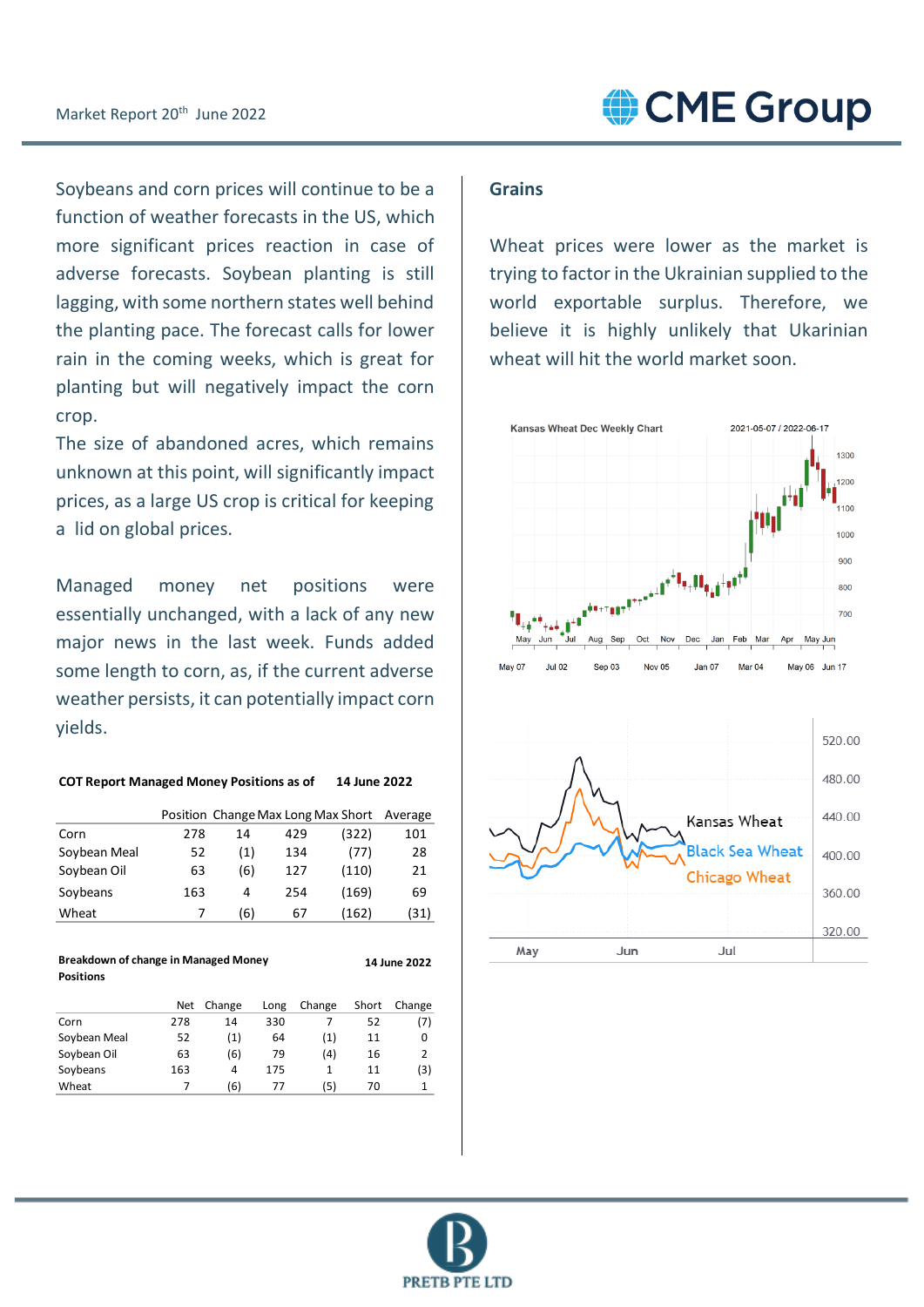## CME Group



Without significant exports from Russia, wheat prices will have to stay elevated to incetivise wheat planting for the next crop and demand destruction. However, as we explained earlier in the report, this critical wheat export program from Russia still has many questions open.

The drop in prices may have been premature, and this opens up an opportunity for traders to add long to wheat longs while keeping the stop in place. Stop-loss orders are essential as we have seen any geopolitical news that potentially changes the current status quo can have a significant impact on the grain prices





Corn prices rallied higher on the back of adverse long-term forecasts for the US corngrowing regions. Long-range forecasts usually have a lower probability than short-term forecasts. Hence, the price reaction is only anticipatory. Final yield determination on corn has still quite some time.

The global exporter surplus remains low, and the US must get an above-average yield in corn, or else corn prices will rally higher from current levels.

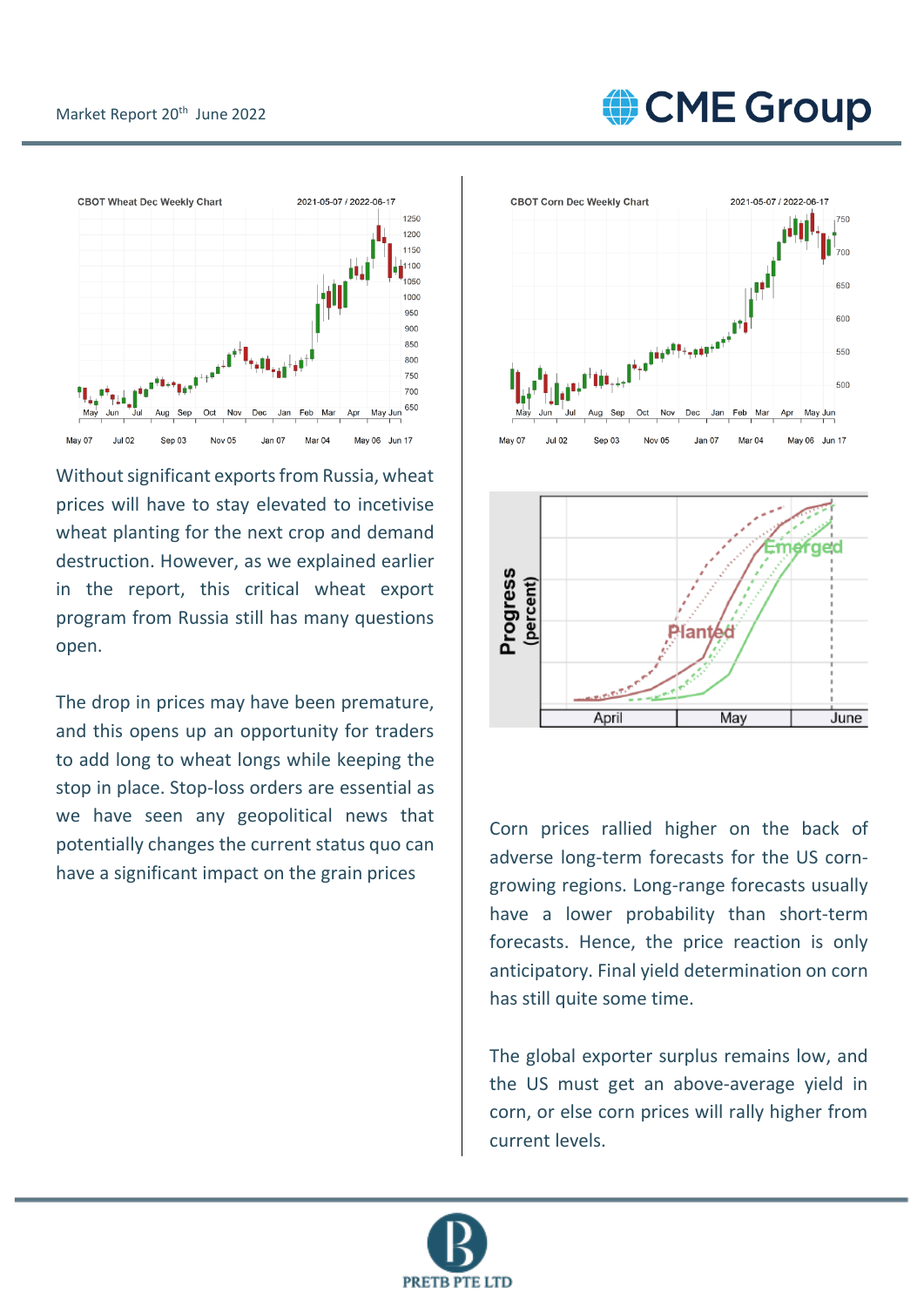CME Group

Corn demand remains robust both from the feed and ethanol. Therefore, our bias remains to the upside as long-range forecasts have reduced the probability of corn's above-trend yield.

### **Oilseed complex**

Soybean prices dropped this week on the back of the drop in soybean oil. The soybean oils were pushed lower by the decline in crude oil price.





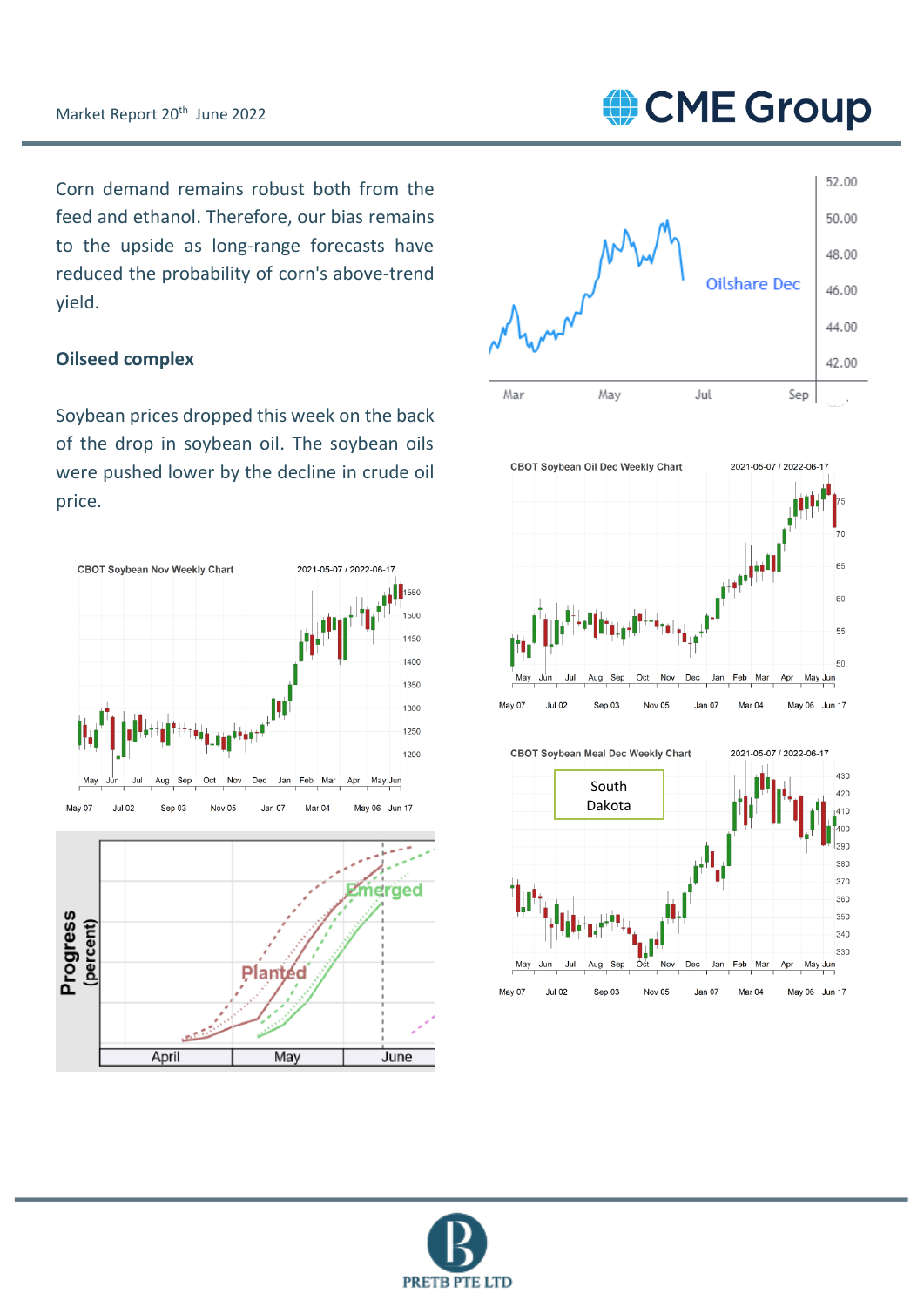CME Group

Planting progress is lagging; however, given the drier forecast for next week, expect soybean planting to be complete by next week. However, the critical risk remains in the Dakotas, where the planting is well behind schedule, which increases the risk of lateseason frost damage to crops.

The initial corp conditions were high good/excellent; however, in our view is still quite early to correlate crop condition soybeans to final yield, as most of the yield will be a function of realized weather in August.

We are likely to continue to see strength in soybeans driven by demand. However, if the weather improves in the US, there could be speculative pressure on prices on expectations of higher yield numbers.

The oilseed complex price will continue to be driven by the direction of energy prices and weather in the coming months.

#### **Trade-Ideas:**

**Corn**: Continue to hold long CZ (Futures/calls or call spreads). Add to longs with a stop loss on close at 670

**Soybean:** look to buy July /Nov spread at low 170's level. : Liquidate this position as we are closer to expiry at the end of June.

**Wheat**: continue to hold long, with a stop at 1035



**Food for Thought:** global trade routes in the Middle Ages